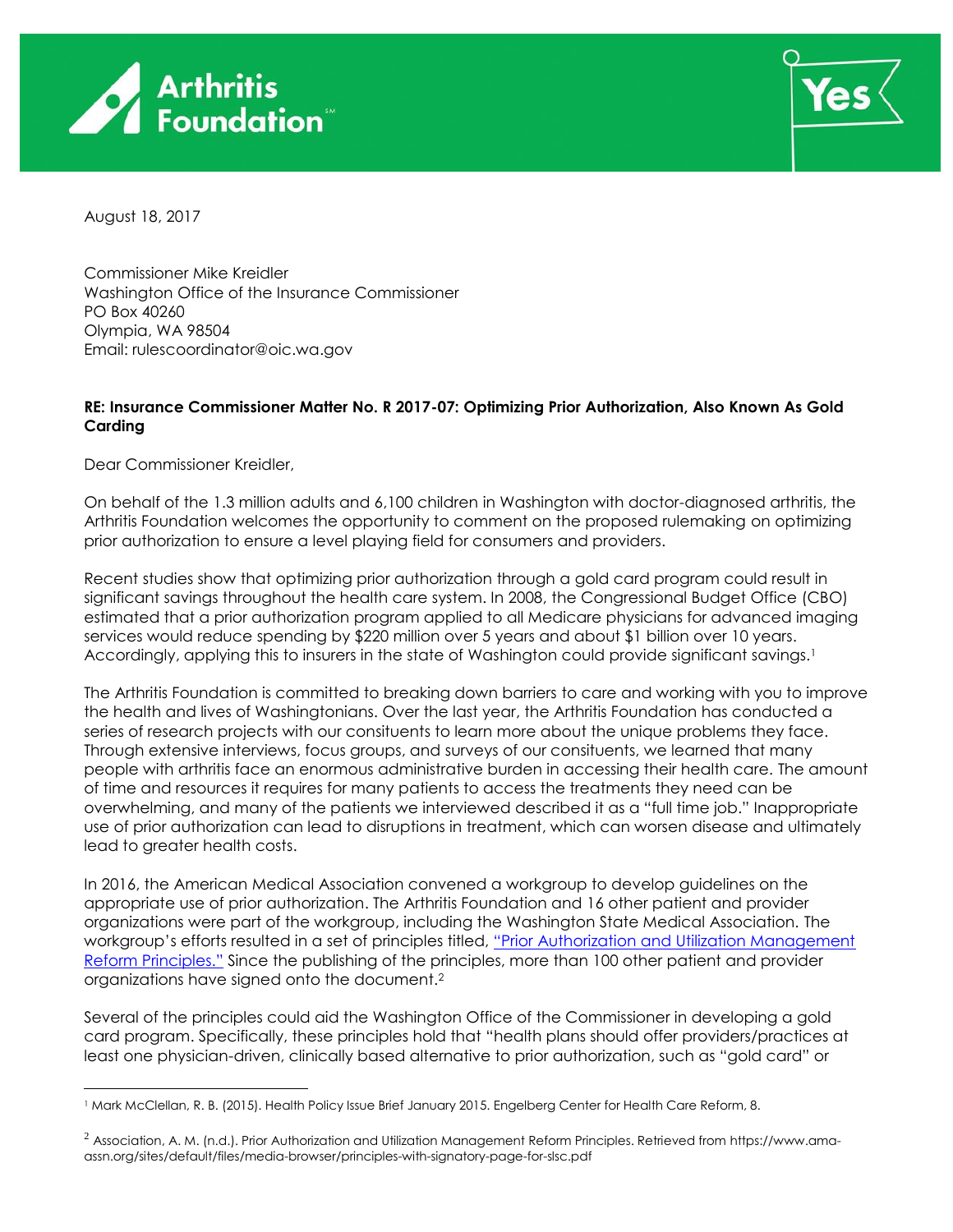



"preferred provider" programs or attestation of use of appropriate use criteria, clinical decision support systems or clinical pathways." Further, "prior authorization requirements are a burdensome way of confirming clinically appropriate care and managing utilization, adding administrative costs for all stakeholders across the health care system. Health plans should offer alternative, less costly options to serve the same functions."

Below, please find our comments on the specific questions in the request for comments.

## **What specific standards do carriers use to determine the eligibility of providers to participate in a gold carding program?**

The Arthritis Foundation has looked at how gold card programs have been implemented in other states. These states serve as an example of how the state of Washington might best implement a gold card program.

One such example is the gold card program that the Blue Cross and Blue Shield of Nebraska (BCBSNE) established that rewards providers who follow medical necessity criteria and have a low denial rate on prior authorizations by awarding them a gold card. When a provider reaches gold card status, the provider will no longer need to go through medical necessity review. A gold card provider will use a special gold card fax sheet and submit prior authorization requests for automatic approval. To become a gold card provider, a physician must have at least 50 prior authorization requests with a denial rate of 6 percent or less. Gold card status will be awarded for a 12-month period. Prior to gold card expiration, a random chart audit will be done to ensure the provider is meeting medical necessity requirements. If not, gold card status can be rescinded and the provider must wait 12 months to become eligible again. BCBSNE will add physicians to this list quarterly. <sup>3</sup>

<span id="page-1-0"></span>Other states have used other criteria related to number of requests and a very low denial rate. For instance, in Vermont, in order to qualify for a gold card, a provider must make at least 100 imaging requests in 18 months and the provider must have a denial rate of less than or equal to 3%.<sup>4</sup> In Alabama, for their Medicaid program, providers with a gold card who maintained a 5% or less denial rate during the above timeframe will continue to have gold card status.<sup>5</sup>

The Arthritis Foundation believes that the standards set in other states surrounding gold card status can provide Washington with a good framework to design a program for the state.

## **How do you define gold carding?**

 $\overline{a}$ 

The Arthritis Foundation utilized state and federal examples to build our recommended definition of gold carding.

<sup>3</sup> Nebraska, B. B. (2016, June). *New Gold Card Program for Prior Authorization*. Retrieved from https://www.nebraskablue.com/~/media/pdf/provider/update-newsletters/provider-update-june-2016with-links-53016.pdf?la=en

<sup>4</sup> Access, D. o. (2012, November). *Gold Card Process*. Retrieved from http://dvha.vermont.gov/advisoryboards/goldcardradiologyprocedures.pdf

<sup>5</sup> Medicaid, A. (2010, November). *Radiology Management Program "Gold Card Changes"*. Retrieved from http://medicaid.alabama.gov/news\_detail.aspx?ID=4012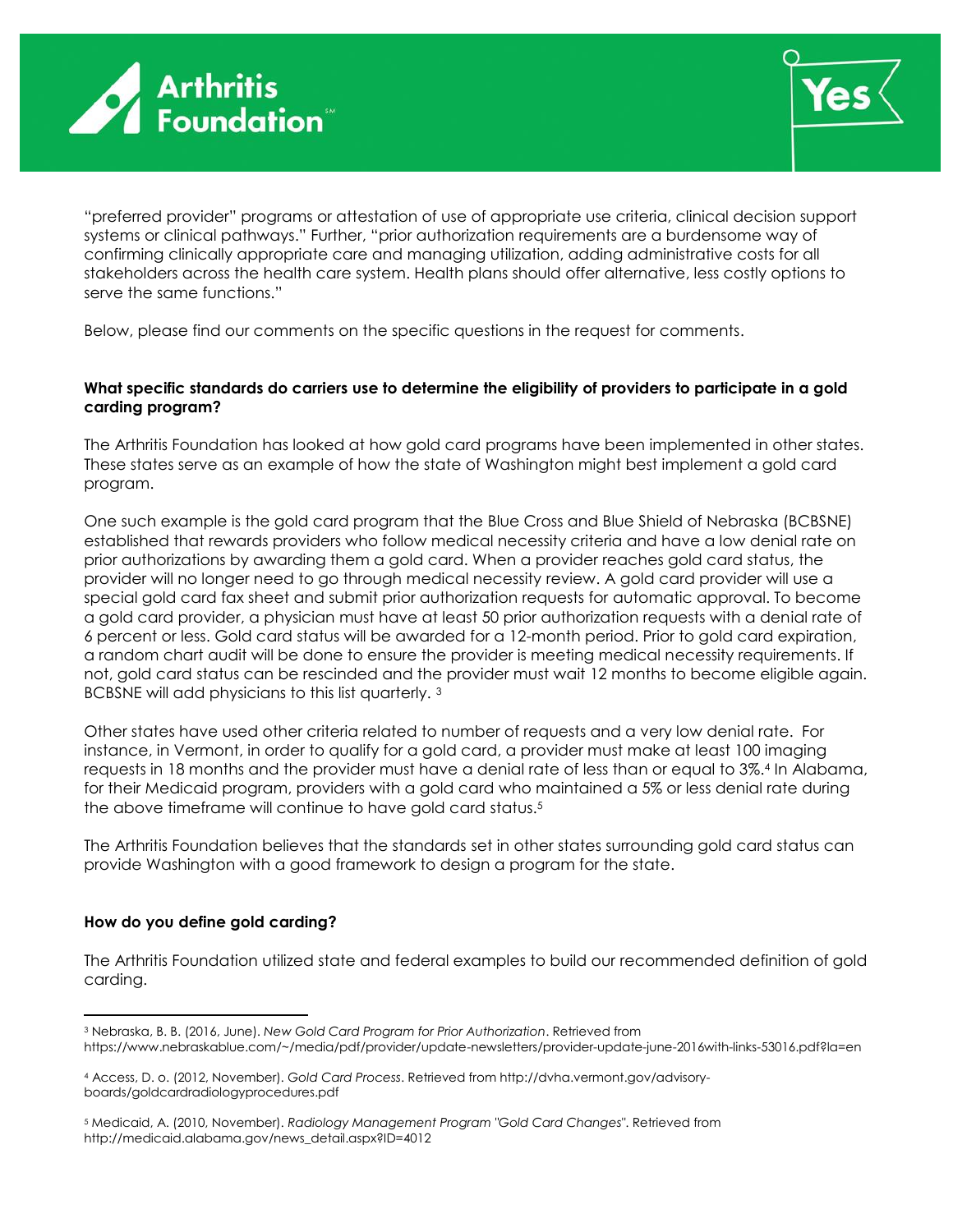



In Nebraska, as stated above, a gold card provider is a physician that must have at least 50 prior authorization requests with a denial rate of 6 percent or less. Gold card status will be awarded for a 12 month period.

In Vermont, the gold card program applies to high-tech imaging studies (MRI, CT & PET scan) and earned by making at least 100 imaging request in 18 months with a 3% or less denial rate[.](#page-1-0) 4

The federal government has also considered these types of programs. In 2008, the Government Accountability Office recommended that CMS examine the feasibility of imaging prior authorization and in 2011, MedPAC suggested a modified approach that would require only well-documented, highuse practitioners to participate in a prior authorization program for advanced imaging. The recommended program would require physician outliers - those who order a significantly greater number of advanced imaging services than other physicians who treat clinically similar patients - to participate in a prior authorization process. The approach to targeting only outlier physicians for prior authorization is referred to as gold card recognition, because the majority of physicians who have patterns of high approval rates would receive automatic approval when they order studies. This gold card approach permits targeting of scarce administrative resources, while avoiding any new burdens on most physicians. The targeting approach would also encourage all physicians to be more prudent in their use of imaging to avoid being subject to the new oversight.  $1$ 

The Arthritis Foundation would recommend a definition of gold carding as a status obtained by a provider that has maintained a low prior authorization denial rate over either a period of time, 12 to 18 months, or after a substantial amount of prior authorizations submitted.

## **What consumer and provider protections do you recommend for gold carding programs?**

The Arthritis Foundation would recommend a gold card program consistent with the programs tried in other states by ensuring that the providers have maintained a 3-6% denial rate prior to receiving the gold card.

An important consumer protection for gold carding program is transparency behind the criteria which led to the gold card decision. Patients increasingly face challenges in accessing health care and dealing with administrative burdens due to the lack of transparency in our health care system. Transparency is critical to laying the groundwork for policies to be implemented that will make health care work better for patients.

In addition, there should be a plan in place for transitions on and off the gold card programs. Transitions such as this could cause delays in receiving vital care. Thus, in order to allow sufficient time for care delivery, a utilization review entity should not revoke, limit, condition or restrict coverage for authorized care provided within 45 business days from the date authorization was received.

## **Conclusion**

The Arthritis Foundation appreciates that the Washington Office of the Insurance Commissioner is considering this important issue and is soliciting public comments on optimizing prior authorization. A standardized process for prior authorization approvals through the use of a gold card program would